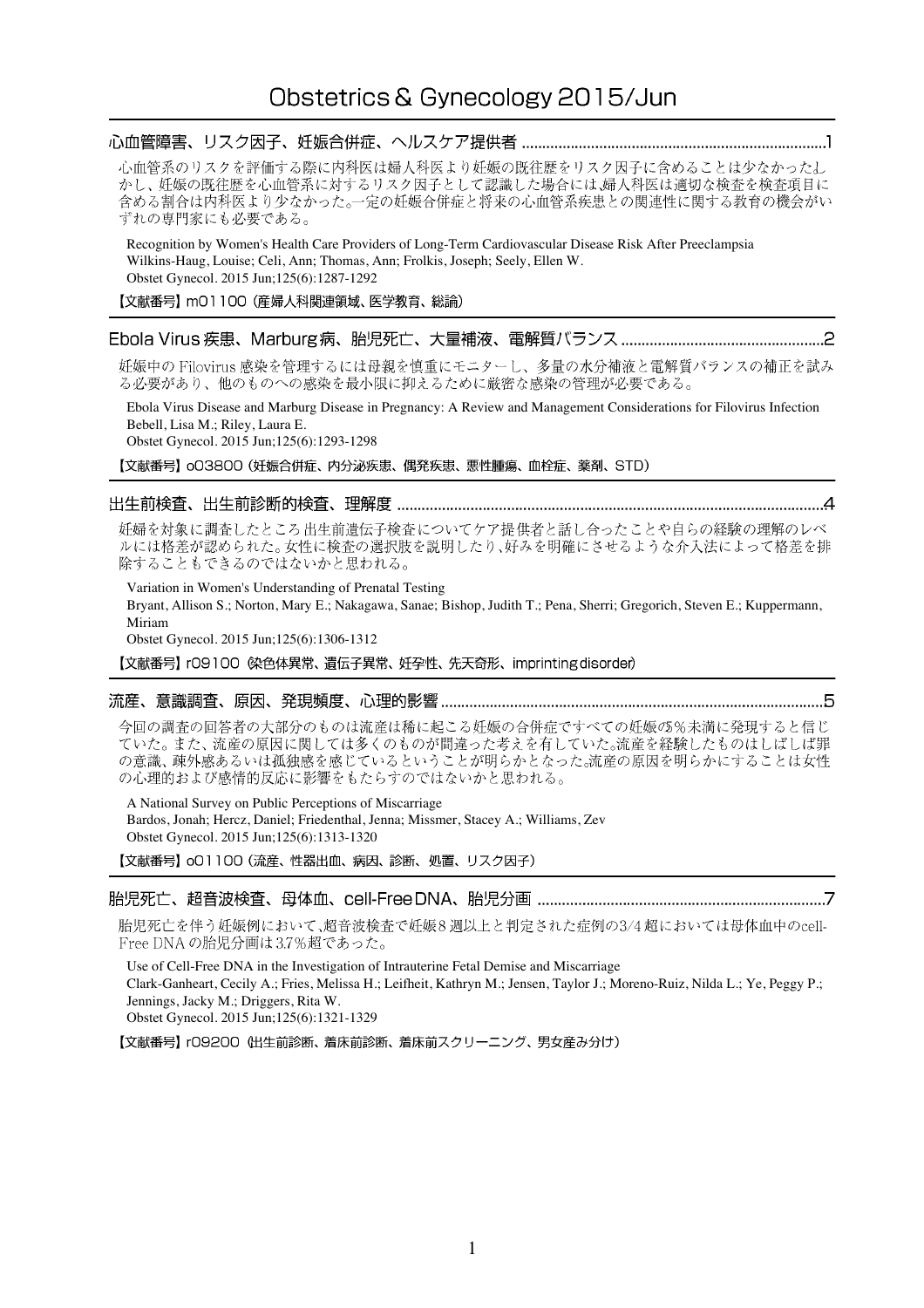超音波検査で胎児に異常が認められた女性においてcell-FreeDNA で検知されない病的な染色体異常の発現率は8 %であった。非侵襲的出生前検査は胎児奇形を伴った女性において偽陰性と判定されるリスクがあることから実施 すべきではない。

Cell-Free DNA Analysis in Maternal Plasma in Cases of Fetal Abnormalities Detected on Ultrasound Examination Benachi, Alexandra; Letourneau, Alexandra; Kleinfinger, Pascale; Senat, Marie-Victoire; Gautier, Evelyne; Favre, Romain; Bidat, Laurent; Houfflin-Debarge, Veronique; Bouyer, Jean; Costa, Jean-Marc; for the Collaborative SEquencage a Haut Debit et Aneuploidies (SEHDA) Study Group

Obstet Gynecol. 2015 Jun;125(6):1330-1337

【文献番号】 rO9200 (出生前診断、着床前診断、着床前スクリーニング、男女産み分け)

## 

電気生理学の領域で開発された新しいツールである三次元マッピングを利用したカテーテルアブレーションは上 室性頻脈を認めた妊婦にも利用でき、胎児にも安全な治療法となることが確認された。

Catheter Ablation of Supraventricular Tachycardia Without Fluoroscopy During Pregnancy Bigelow, Amee M.; Crane, Stephen S.; Khoury, Fadi R.; Clark, John M. Obstet Gynecol. 2015 Jun;125(6):1338-1341

【文献番号】 oO3800 (妊娠合併症、内分泌疾患、偶発疾患、悪性腫瘍、血栓症、薬剤、STD)

### 

妊娠第3三半期において肛門部の壊死を認めフルニエ壊疽と診断された妊婦に対し広範な壊死組織の切除と広域性 の抗生物質を投与することが効果的な対応法となる。

Fournier Gangrene in Pregnancy Sinha, Rinkita; Arachchi, Asiri; Lee, Peter; Marwan, Kareem Obstet Gynecol. 2015 Jun;125(6):1342-1344

【文献番号】 oO3800 (妊娠合併症、内分泌疾患、偶発疾患、悪性腫瘍、血栓症、薬剤、STD)

### 

1975年から2011年にかけて卵巣癌と診断されたすべての進行期の女性を調べたところ、生存率が改善しているこ とが確認された。

Trends in Relative Survival for Ovarian Cancer From 1975 to 2011 Wright, Jason D.; Chen, Ling; Tergas, Ana I.; Patankar, Sonali; Burke, William M.; Hou, June Y.; Neugut, Alfred I.; Ananth, Cande V.; Hershman, Dawn L. Obstet Gynecol. 2015 Jun;125(6):1345-1352

【文献番号】g04120 (悪性卵巣腫瘍)

### 

原発性腟肉腫は扁平上皮癌や腺癌のサブタイプと比較し死に至る補正リスクは上昇する異なった特性を有する進 行性の腫瘍である。

Comparing Mortality of Vaginal Sarcoma, Squamous Cell Carcinoma, and Adenocarcinoma in the Surveillance, Epidemiology, and End Results Database

Ghezelayagh, Talayeh; Rauh-Hain, Jose Alejandro; Growdon, Whitfield B. Obstet Gynecol. 2015 Jun;125(6):1353-1361

【文献番号】g01400 (外陰腫瘍、腟腫瘍、肛門部腫瘍)

| 漿液性癌、 | 癌肉腫、 | ,明細胞癌、類子宮内膜腺癌、 <sup>*</sup> | 静脈血栓塞栓症、 | 生左索 | . |
|-------|------|-----------------------------|----------|-----|---|
|       |      |                             |          |     |   |

子宮の漿液性癌、癌肉腫、明細胞癌、グレード3 の類子宮内膜腺癌などの患者においては、低グレード類子宮内膜 腺癌の患者と比較し静脈血栓塞栓症の発現率は有意に上昇した。静脈血栓塞栓症と診断された高齢の子宮内膜癌患 者において生存率の低下をみた。

Incidence and Effects on Mortality of Venous Thromboembolism in Elderly Women With Endometrial Cancer Rauh-Hain, J. Alejandro; Hariton, Eduardo; Clemmer, Joel; Clark, Rachel M.; Hall, Tracilyn; Boruta, David M.; Schorge, John O.; del Carmen, Marcela G.

Obstet Gynecol. 2015 Jun;125(6):1362-1370

【文献番号】gO2600 (子宮内膜癌、子宮体部腫瘍、子宮内膜増殖症、子宮肉腫、子宮内膜過形成)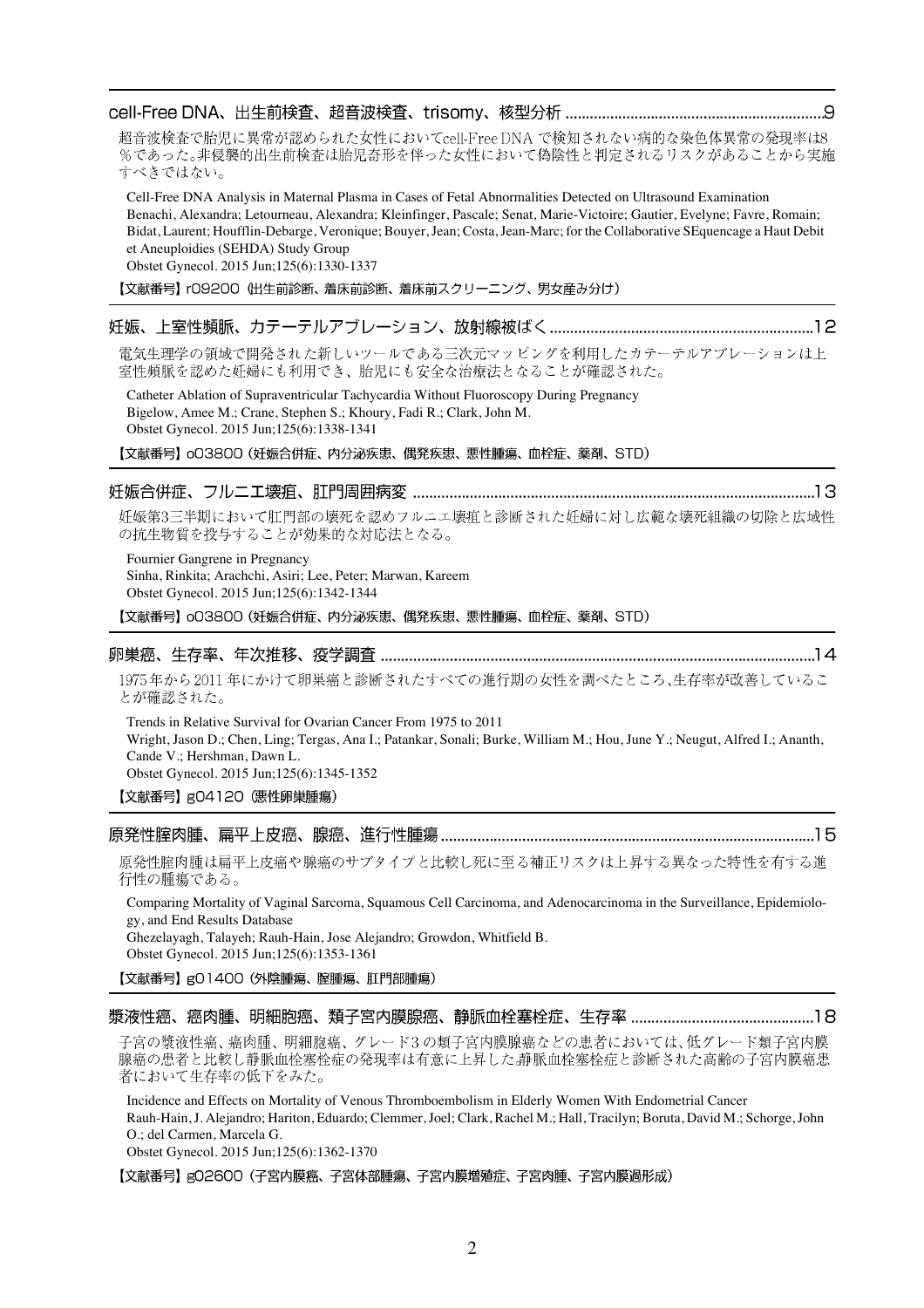帝王切開後の病的肥満の女性においては、静脈血栓塞栓症を予防するためのエノキサパリンの投与量を体重を基準 に設定する方が、BMIを基準に投与量を設定するよりも適正な抗第Xa因子の濃度を得ることができ有用性は高い。

Enoxaparin Dosing After Cesarean Delivery in Morbidly Obese Women Overcash, Rachael T.; Somers, Alicia T.; LaCoursiere, D. Yvette Obstet Gynecol. 2015 Jun;125(6):1371-1376

【文献番号】oO6400 (帝王切開、合併症、VBAC、試験分娩、リスク因子、子宮破裂、子宮摘出)

## 

早産例に対する出生前コルチコイド療法は出産前/日の間に投与することによって有用性は最も高まるという結果 が得られた。

Association Between Antenatal Corticosteroid Administration-to-Birth Interval and Outcomes of Preterm Neonates Melamed, Nir; Shah, Jyotsna; Soraisham, Amuchou; Yoon, Eugene W.; Lee, Shoo K.; Shah, Prakesh S.; Murphy, Kellie E. Obstet Gynecol. 2015 Jun;125(6):1377-1384

【文献番号】o01300 (早産、切迫早産、子宮収縮抑制、診断、治療、リスク因子、モニタリング、ACS、ステロイド)

### 

早産のリスクの高い女性において1コースの出生前コルチコイド投与は、34週未満で出産した児における大部分 の神経発達に関わる臨床結果に改善をもたらすという結果が得られた。

Neurodevelopmental Outcome After a Single Course of Antenatal Steroids in Children Born Preterm: A Systematic Review and Meta-analysis

Sotiriadis, Alexandros; Tsiami, Alexandra; Papatheodorou, Stefania; Baschat, Ahmet A.; Sarafidis, Kosmas; Makrydimas, George

Obstet Gynecol. 2015 Jun;125(6):1385-1396

【文献番号】o01300 (早産、切迫早産、子宮収縮抑制、診断、治療、リスク因子、モニタリング、ACS、ステロイド)

# 

周産期のリスクで補正し比較したところ、母体のPCOSは出生児の健康状態にネガティブな問題を引き起こす素因 と相関するという結果が得られた。

Implications of Polycystic Ovary Syndrome for Pregnancy and for the Health of Offspring Doherty, Dorota A.; Newnham, John P.; Bower, Carol; Hart, Roger Obstet Gynecol. 2015 Jun;125(6):1397-1406

【文献番号】 rO7100 (PCOS、PCO、インシュリン抵抗性、高アンドロゲン症、ovarian drilling)

### 

婦人科腹腔鏡において腸管の損傷の全発現率は1/769という結果が得られたが、外科的操作の難しさに伴って上昇 した。診断の遅延が死亡率の上昇につながり、その割合は31例中1例という結果であった。

Bowel Injury in Gynecologic Laparoscopy: A Systematic Review Llarena, Natalia C.; Shah, Anup B.; Milad, Magdy P. Obstet Gynecol. 2015 Jun;125(6):1407-1417

【文献番号】gO7520 (婦人科手術、術後合併症、術後癒着、術中合併症)

### 過活動膀胱、尿失禁、排尿回数、コリン作動性薬剤、無作為対照試験、系統的レビュー........................33

27,000 人以上の女性が参加した無作為対照試験から得られた根拠によると、過活動膀胱に対し抗コリン剤投与に よって得られる改善の程度は比較的小さいものから、稀ではあるが完全に症状の消失をみるものまで認められた。

Comparative Effectiveness of Anticholinergic Therapy for Overactive Bladder in Women: A Systematic Review and Metaanalysis

Reynolds, W. Stuart; McPheeters, Melissa; Blume, Jeffery; Surawicz, Tanya; Worley, Katherine; Wang, Li; Hartmann, Katherine

Obstet Gynecol. 2015 Jun;125(6):1423-1432

【文献番号】g05200 (尿失禁、合併症、膀胱症状、リスク因子、処置)